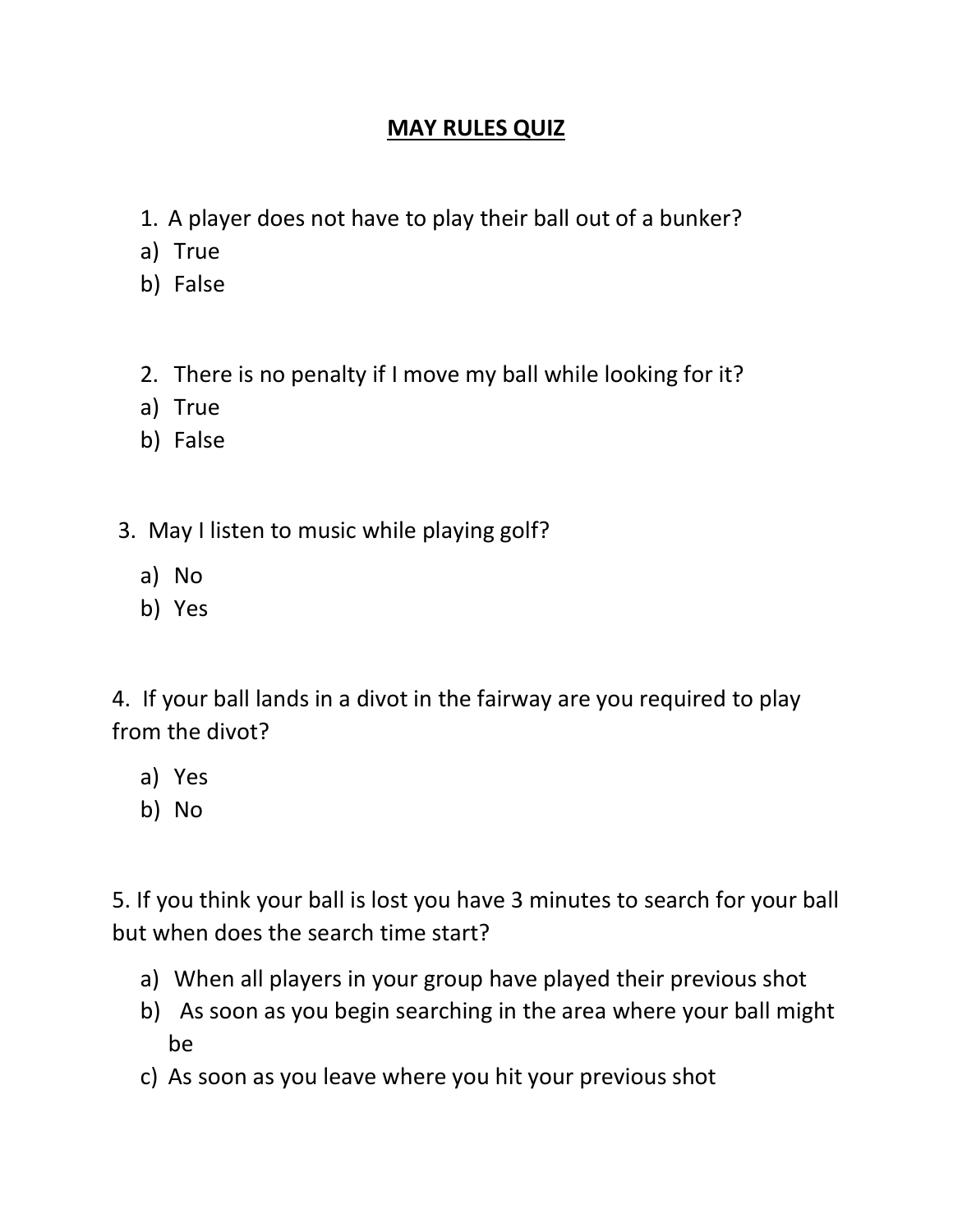6. During your round you run out of balls, you may borrow one or more balls from another player

- a) False
- b) True

7. It is a breach of etiquette to.....

- a) Talk with your fellow players while walking down the fairway
- b) Talk when another player is about to hit their ball
- c) Stand directly behind a player when they are hitting a shot

8. A player's ball overhangs the lip of a hole. How long does the player have to wait to see if the ball fall into the hole after being allowed a reasonable time to reach the hole?

- a) 5 more seconds
- b) 15 more seconds
- c) 10 more seconds